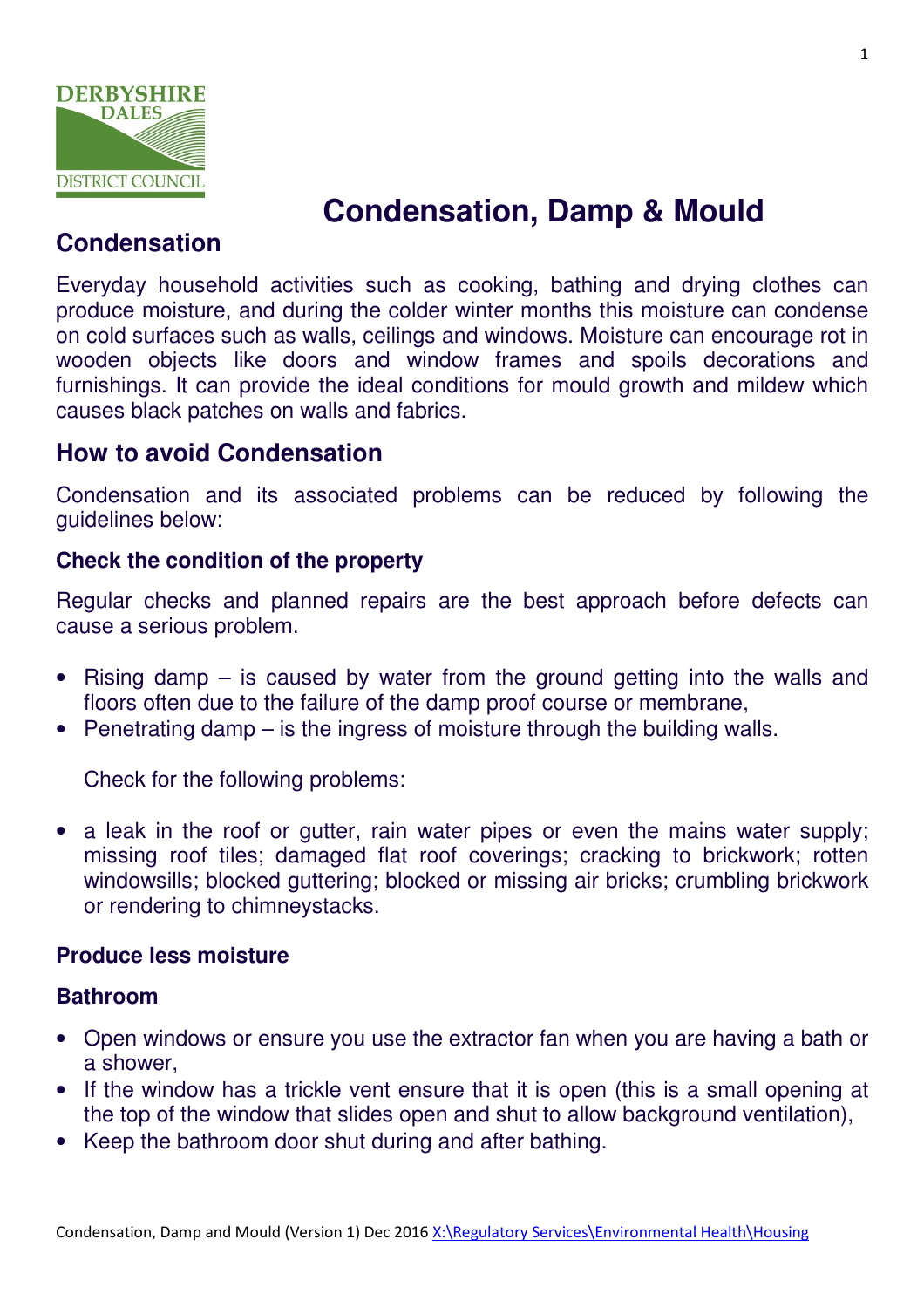## **Having a bath can produce 2 pints of water**



#### **Kitchen**

- Ensure trickle vents on windows are open,
- Open windows or ensure you use the extractor fan when you are cooking,
- Keep the kitchen door shut during and after cooking,
- Cover boiling pans using proper lids and don't leave kettles boiling.

## **Cooking by gas for 3 hours can produce 6 pints of water**



# **Drying clothes**

- Try to avoid drying clothes indoors. If you have to, open the window and close the door to the room to prevent moisture re-circulating around your home,
- Do not dry clothes directly on radiators. Use a clothes rack,
- If you have a tumble dryer, make sure it is vented directly to the outside. If you have a condenser dryer, ensure you ventilate the room by opening trickle vents and/or a window.

## **Drying clothes indoors can produce 10 pints of water**



# **Heating**

**Keep your house warm**. Remember when the house is warmer condensation is less likely to occur.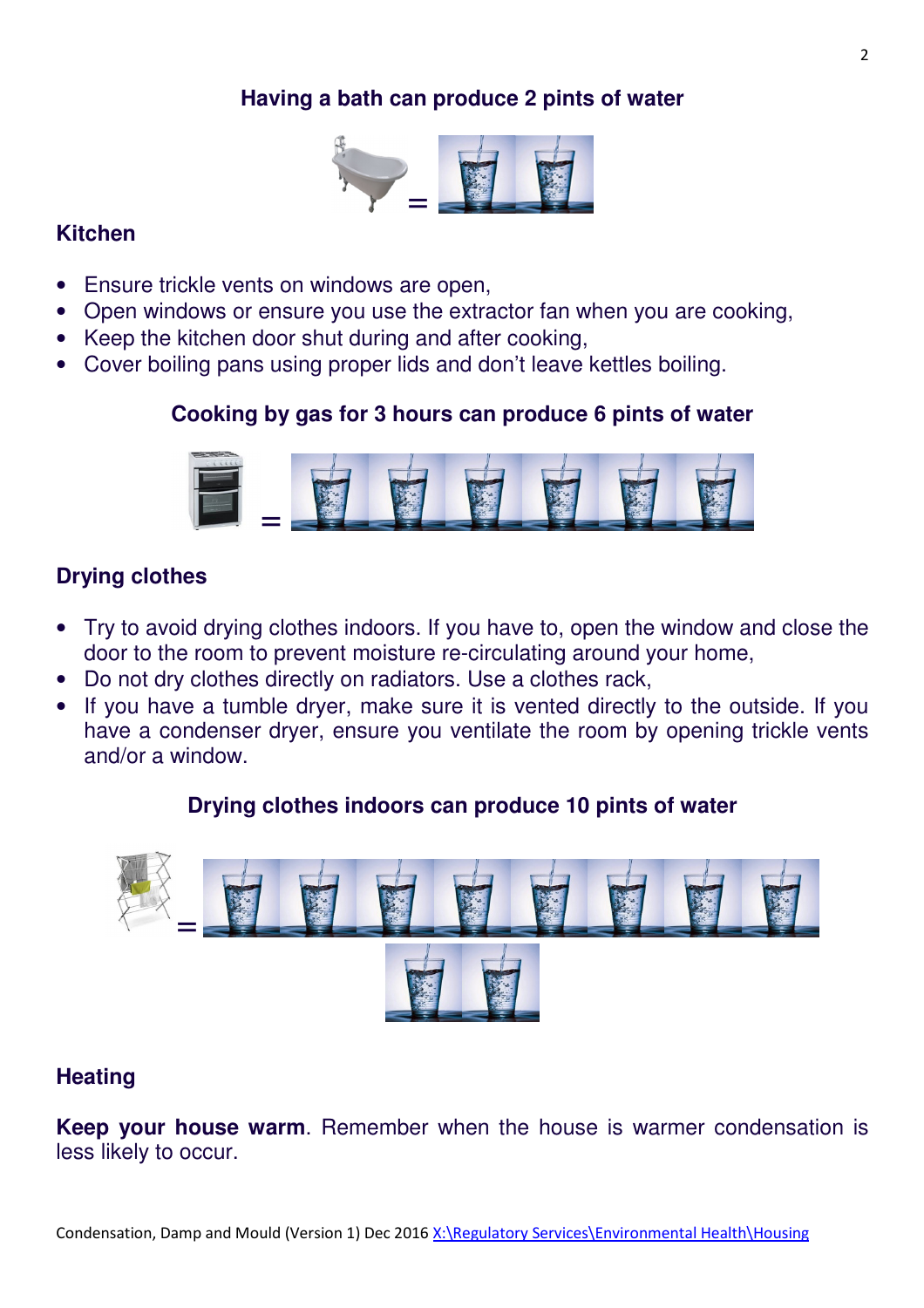- Heat the whole house rather than just one or two rooms and keep low background heating on all day, even when there is no-one at home. This will help to maintain an even indoor temperature, reducing temperature variations throughout a 24 hour period,
- Using a gas fire produces a lot more moisture than your central heating and is more expensive to run,
- Use thermostatic radiator valves if you have them to assist with controlling the temperature of individual rooms,
- Keep radiators clear of furniture and other obstructions. This will make sure that the maximum amount of heat gets into the room, and allows air to circulate more easily,
- You can discourage condensation on the walls by insulating them effectively with insulating plasterboard and rolls,
- If your home has cavity walls, consider installing cavity wall insulation.

# **Four people sleeping for 8 hours can produce 3 pints of water**



# **First steps against mould**

First treat any mould you may already have in your home. If you then deal with the basic problem of condensation, mould should not reappear.

- Wipe down windows and window-sills every morning in cold weather,
- You can use a mild bleach solution to remove light mould staining on hard surfaces,
- To kill and remove mould, wipe down walls and windows frames with a fungicidal wash. Follow the manufactures instructions precisely,
- Dry clean mildewed clothes and shampoo carpets,
- Disturbing mould by brushing or vacuum cleaning can increase the risk of respiratory problems,
- After treatment, redecorate using a good quality fungicidal paint to help prevent mould recurring. **Please note** this paint is not effective if overlaid with ordinary paints and wallpaper.
- The only lasting way of avoiding severe mould growth is to eliminate the source of the dampness.